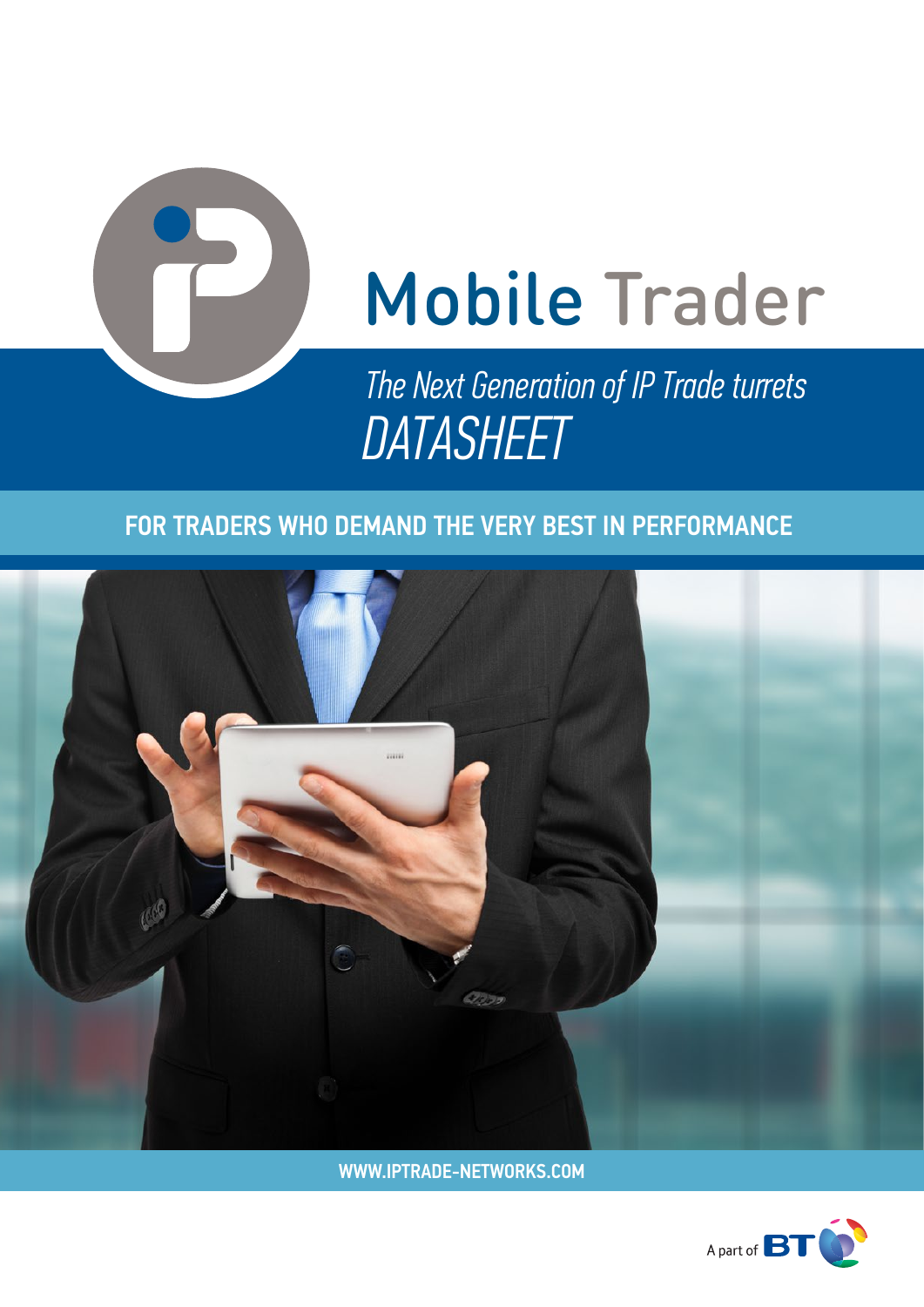

# *Mobile Trader Datasheet*



#### **Solution Overview**

The IP Trade Mobile Trader application untethers traders from their desk by extending their lines, speed dials, speakers and intercom on Android tablets and mobile phones. Mobile Trader is ideal for mobile employees who need to be involved in the trading workflow or be in communication with customers, as well as for work ing from home or business continuity/disaster recovery.

Mobile Trader offers easy access to most functions through a touch-screen interface that can be configured to meet the users' needs and preferences. Key trading requirements such as open line dealing, multiple-call monitoring, group intercom, group call visibility, line-sharing and others are available. And because all communications are through the enterprise unified communications infrastructure, lines can be shared and calls can be recorded and archived just as if they occurred in the office.

Mobile Trader runs on the same IP Trade application environment as the turrets, making it simple to deploy, integrate and maintain with all trader voice and enterprise UC elements. Each Mobile Trader application can display a large

| MobileTrader                  |                                    |                       |                       |                       |   | JOHN SMITH<br>۰   | ۰ |
|-------------------------------|------------------------------------|-----------------------|-----------------------|-----------------------|---|-------------------|---|
| A1.                           | <b>Agnus Woodring</b>              | <b>Berradette Ton</b> | <b>Denyoe Solders</b> | Detra Jaffee          | O | Joe Riddick       | н |
| <b>Back room</b>              | <b>Disnatta</b><br><b>Heavener</b> | <b>Dusty Pink</b>     | <b>Emin Choice</b>    | <b>Francine Kahle</b> |   | <b>DULPAD III</b> |   |
| Cortacts                      | Freddy Routher                     | <b>Jacque Luper</b>   | <b>Joe Riddlek</b>    | <b>Jolene Pooge</b>   |   |                   |   |
| <b>DDI Slots 3041</b>         | Lashaun Sher                       | <b>Lesta Pinnock</b>  | Mac Dukes             | Madonna<br>Harbot.    |   |                   |   |
| <b>Main room</b><br>Corporate | <b>Rosendo Lepak</b>               | Set 304101            | \$50,004102           | Sist 304103           |   |                   |   |
| Directory                     | Slot 304104                        | Sint 304105           | Siot 304106           | Slot 304107           |   |                   |   |
|                               | <b>Six 304108</b>                  | Sist 304109           | Sk4 364110            |                       |   |                   |   |

INTUITIVE TRADING

#### **KEY CAPABILITIES**

| <b>Mobile Trading Soft Client</b>               |
|-------------------------------------------------|
| Native SIP Signaling                            |
| Access to DID, ARD, MRD, Hoots, Intercom        |
| Line-sharing, Barge-in, Conferencing capability |
| Up to 5 simultaneous calls                      |
| Voice Recording Compliance                      |
| Common lamping with trading floor               |
| <b>Collaboration Application Integration</b>    |

number of buttons per page with access to additional lines, speed dials and contacts via pagination The touch screen UI enables one-touch access to lines, speed dials, speaker and intercom channels.

The application can be deployed on any tablet device running Android O/S. Lines and channels can be shared with colleagues for conferencing, barge-in, individual and group speed dial directories. Unique profiles and calling/contact schemes can be programmed for specific situations like multiple trading shifts or key market events.

| $m \in \mathbb{C}$     | <b>SOLUTION HIGHLIGHTS</b>                                                                                                                                                              |
|------------------------|-----------------------------------------------------------------------------------------------------------------------------------------------------------------------------------------|
| <b>Single Platform</b> | Mobile Trader runs on the same IP Trade application environment as the turrets, making it simple to<br>deploy, integrate and maintain with all trader voice and enterprise UC elements. |
| <b>Capacity</b>        | Each Mobile Trader application can display a large number of buttons per page with access to<br>additional lines, speed dials and contacts via pagination                               |
| <b>Ergonomics</b>      | The touch screen UI enables one-touch access to lines, speed dials, speaker and intercom channels                                                                                       |
| <b>Flexibility</b>     | The application can be deployed on any tablet device running Android O/S Lines and channels can be<br>shared with colleagues for conferencing, barge-in, individual and group           |
| <b>Collaboration</b>   | Speed dial directories                                                                                                                                                                  |
| <b>Customization</b>   | Unique profiles and calling/contact schemes can be programmed for specific situations like<br>multiple trading shifts or key market events                                              |
|                        |                                                                                                                                                                                         |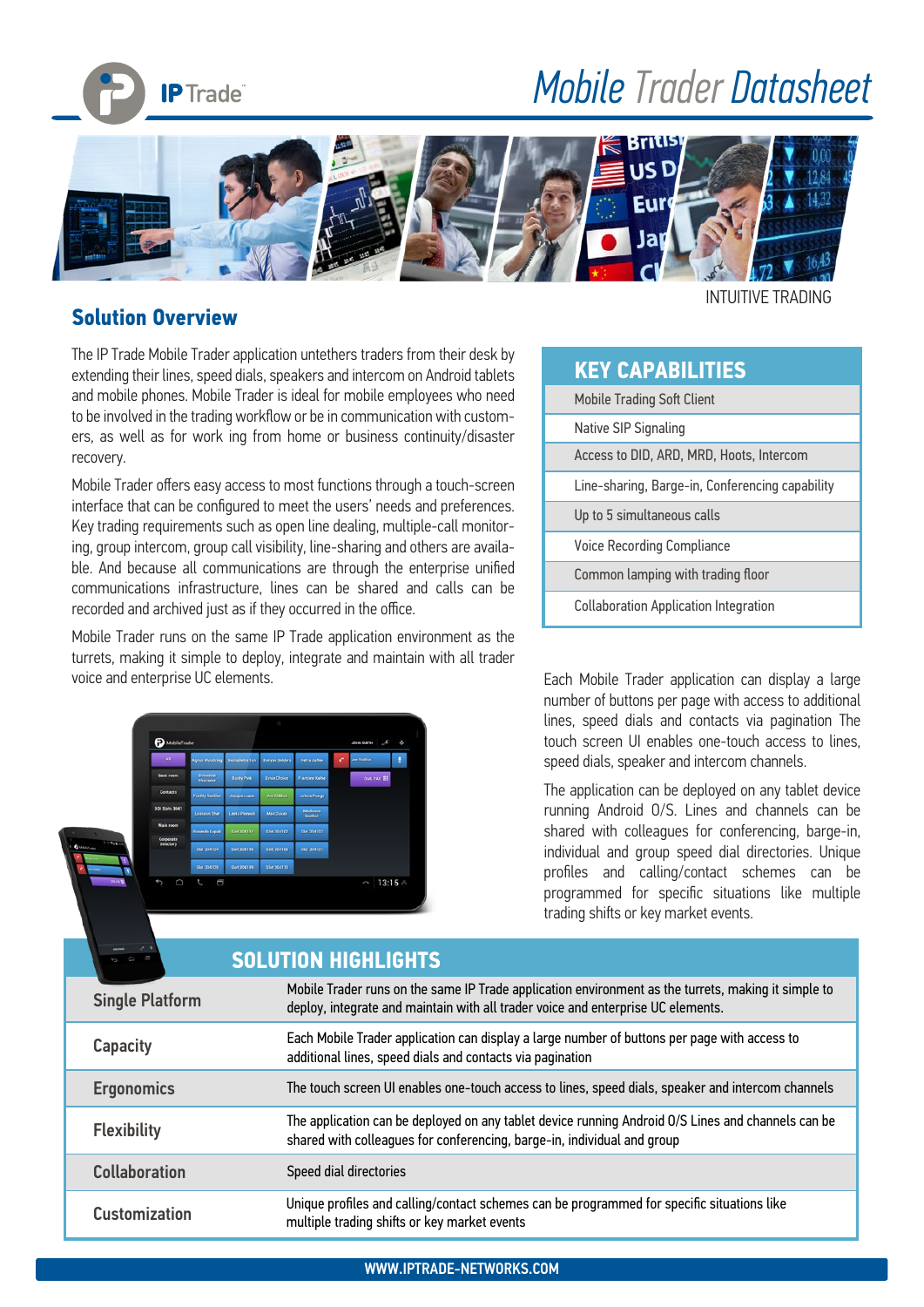

## *Mobile Trader Datasheet*

INTUITIVE TRADING

#### **Trading Turret Application System Management Software**

The Mobile Trader solution comes with a powerful configuration, maintenance, security and database application called the Turret Support Server (TSS). Running on Windows 2012 and supporting high availability configuration options, The TSS is a browserbased application, offering a powerful administration and management tool that provides:

- Mobile Trader configuration tools
- Monitoring, management and reporting tools
- Multi-level security and authentication capability
- System database repository
- Application integration functionality
- System software update/upgrade tools



#### **System Prerequisites**

- Alcatel, Avaya, Cisco unified communications platform (please check with a sales representative for currently supported models and software versions on each platform)
- IP Trade Turret Proxy Openline (TPO) and Turret Support Server (TSS) applications
- QoS-enabled Local Area Network

#### **Recording**

IP Trade has an open architecture and standard application programming interface (API) enabling the solution to interoperate with media recording platforms. The company has an interoperability testing and certification program available to any IP media recording vendor (please check with a sales representative for current models and versions supported).



#### **Media Processing Software Application**

Each Mobile Trader device is connected to the IP Trade software-defined media processing application called the Turret Proxy Openline (TPO). The TPO is deployed as a virtual machine on industry standard servers in a scalable, high-availability cluster. The TPO behaves as a native extension to customer's unified communications architecture using standards-based Session Initiation Protocol (SIP) signaling. The TPO is integrated with leading unified communications and media recording platforms to meet the exacting requirements for flexibility, capacity, resilience, availability and scalability in critical communications environments.



#### WWW.IPTRADE-NETWORKS.COM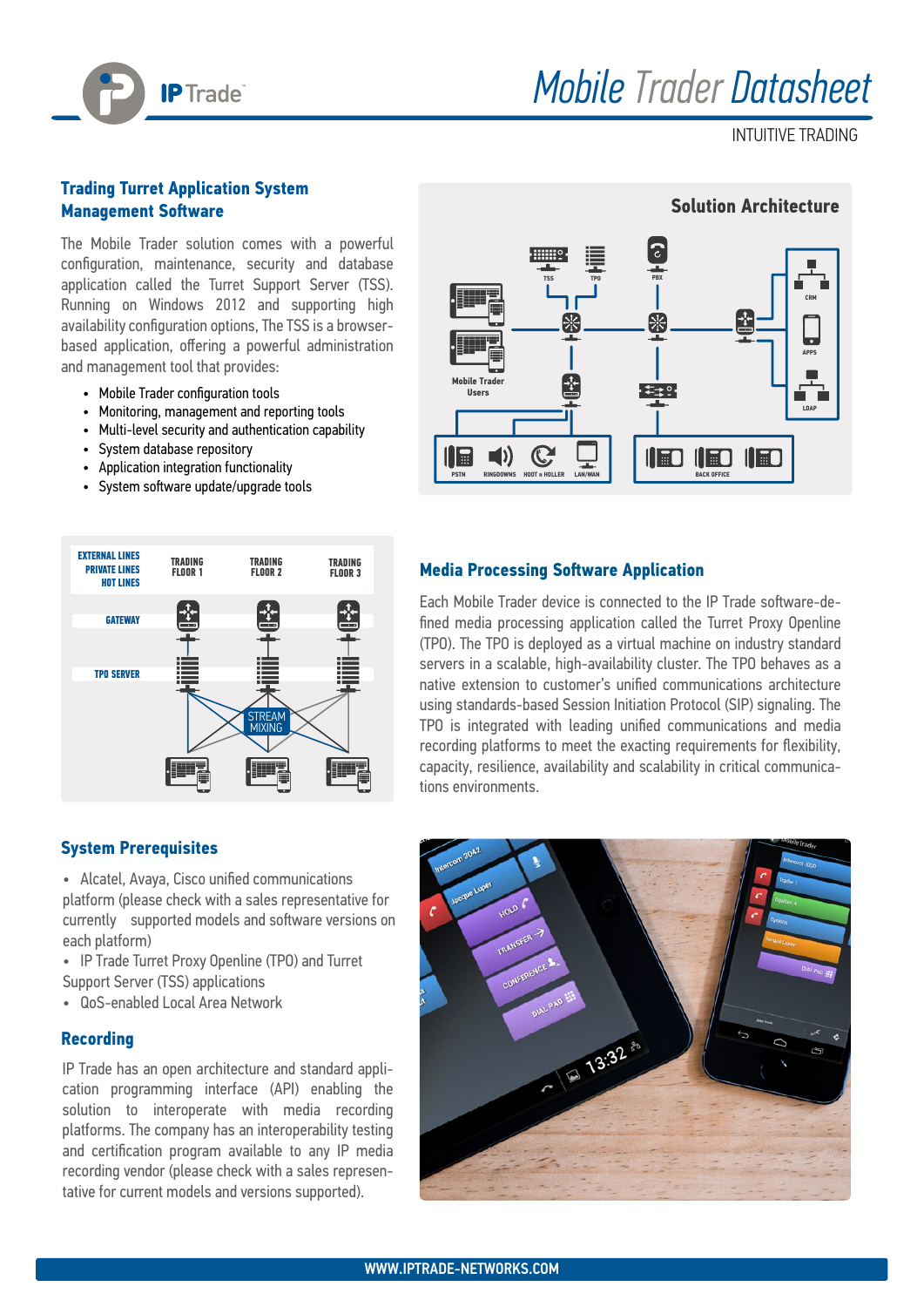

# *T4 Turret Datasheet*

INTUITIVE TRADING

### **Ordering Information - Trading Turrets/Licenses**

| <b>Part Number</b>          | <b>Description</b>                                                            |
|-----------------------------|-------------------------------------------------------------------------------|
| <b>IPT-PRO-MOBILE</b>       | Mobile Trader license for any android platform- one license per device        |
| $IPT-TPO-100-SW=$           | TPO Application Software - 100 concurrent channels                            |
| $IPT-TPO-400-SW=$           | TPO Application Software - 400 concurrent channels                            |
| <b>IPT-SRV-SW=</b>          | <b>TSS Application Software edition</b>                                       |
| <b>IPT-PRO-SRV-BUND-SMB</b> | TSS and TPO application software bundle - 100 concurrent channels             |
| <b>IPT-PRO-SRV-BUND-ENT</b> | TSS and TPO application software bundle - 400 concurrent channels             |
| IPT-PRO-SRV-BUND-SMB-RED    | TSS and TPO application software bundle - 100 concurrent channels - Redundant |
| IPT-PRO-SRV-BUND-ENT-RED    | TSS and TPO application software bundle - 400 concurrent channels - Redundant |
| <b>IPT-TSS-OVA</b>          | <b>TSS Virtual appliance license</b>                                          |
| <b>IPT-TPO-OVA</b>          | TPO Virtual appliance license                                                 |

| <b>Ordering Information - Maintenance</b> |                                             |  |  |  |
|-------------------------------------------|---------------------------------------------|--|--|--|
| <b>Part Number</b>                        | <b>Description</b>                          |  |  |  |
| <b>IPT-MAINT-EVO-XXX</b>                  | Evolution Maintenance - 12 months, per unit |  |  |  |